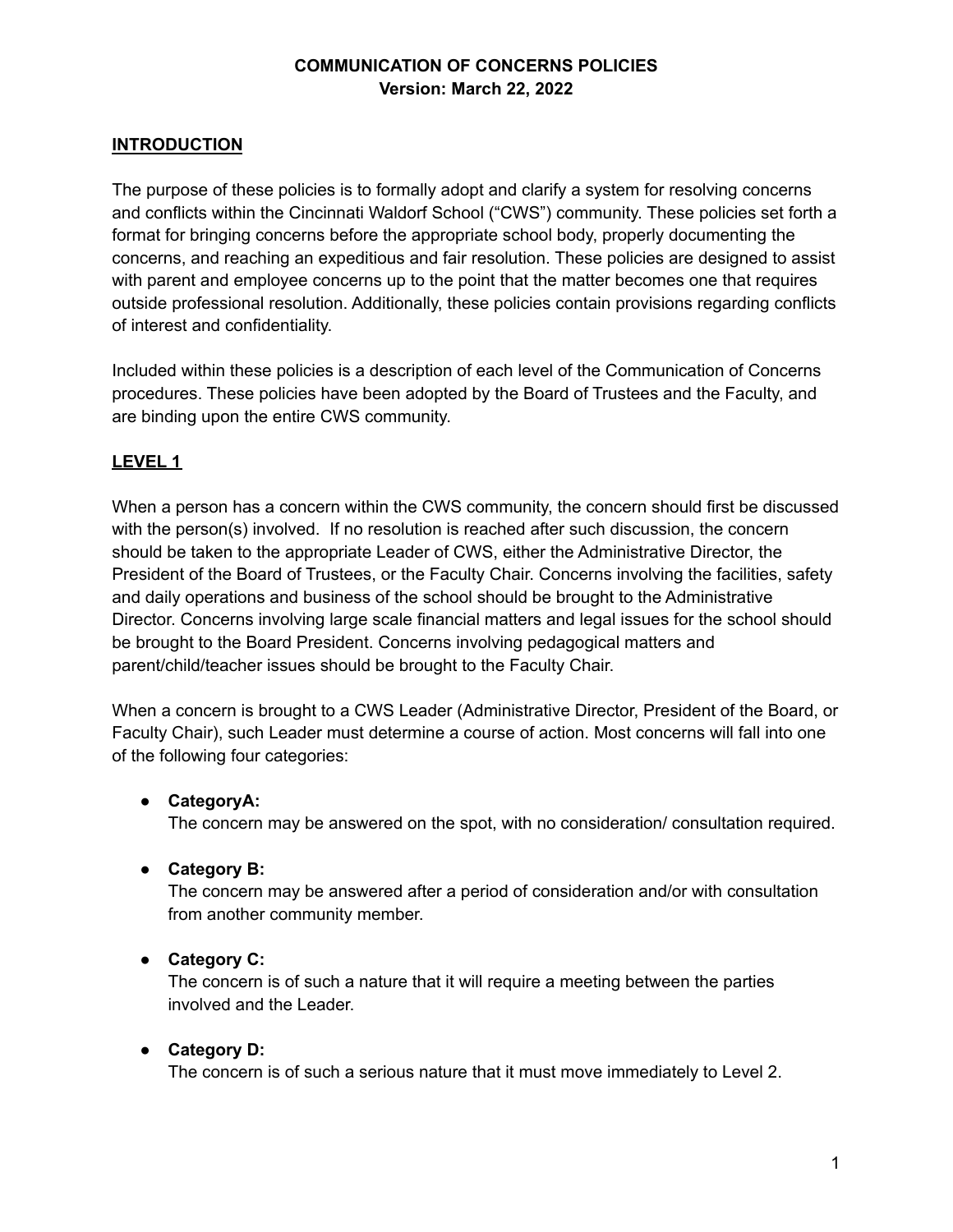Regardless of the category of concern, the Leader shall offer the individual the opportunity to commit the concern to writing by email and/or written letter.

# **Category A or B:**

If the concern falls into either of the first two categories, the Leader should reply to the concern within seven days.

# **Category C:**

If the concern falls into the category C, the Leader should respond to the person bringing the concern within seven days, advising the party that a meeting will be arranged between the Leader and the parties involved. The meeting between the Leader and the parties shall be scheduled within ten days (no later than seventeen days from the date of the concern being brought to the Leader). When a meeting between the parties is scheduled, the Leader shall confirm by email the following:

- The substance of the concern
- The date, time and location of the meeting when the concern will be brought forward.
- The names and titles of all who will attend the scheduled meeting.

The Leader will also at this time begin thorough documentation of the concern by starting to fill out the Level 1 form (see addendum to this document).

If a resolution is reached between the parties as a result of the meeting, the Leader shall:

- Document the resolution on the Level 1 form
- All parties involved will provide their signature showing agreement with the resolution.
- A copy of the Level 1 form should be provided to all parties involved.
- The Level 1 form shall then be filed in the location designated by the Administrator for the recording of such forms.

If no resolution is reached between the parties as a result of the meeting, and any of the parties request further review, the Leader will make a referral, within three days, to bring the concern to Leadership Council making this a Level 2 concern. The Leader shall forward all documentation about the situation along with the Level 1 form for LC review along with the following information:

- Why the concern was referred to Level 2.
- The date the concern is referred to LC making it a Level 2 concern.
- Name of the person making the request for LC review.
- Any information that the Leader believes is pertinent to the Level 2 review.
- Any written input from the parties regarding the concern.
- The parties involved should be notified that the concern has been forwarded for review by LC.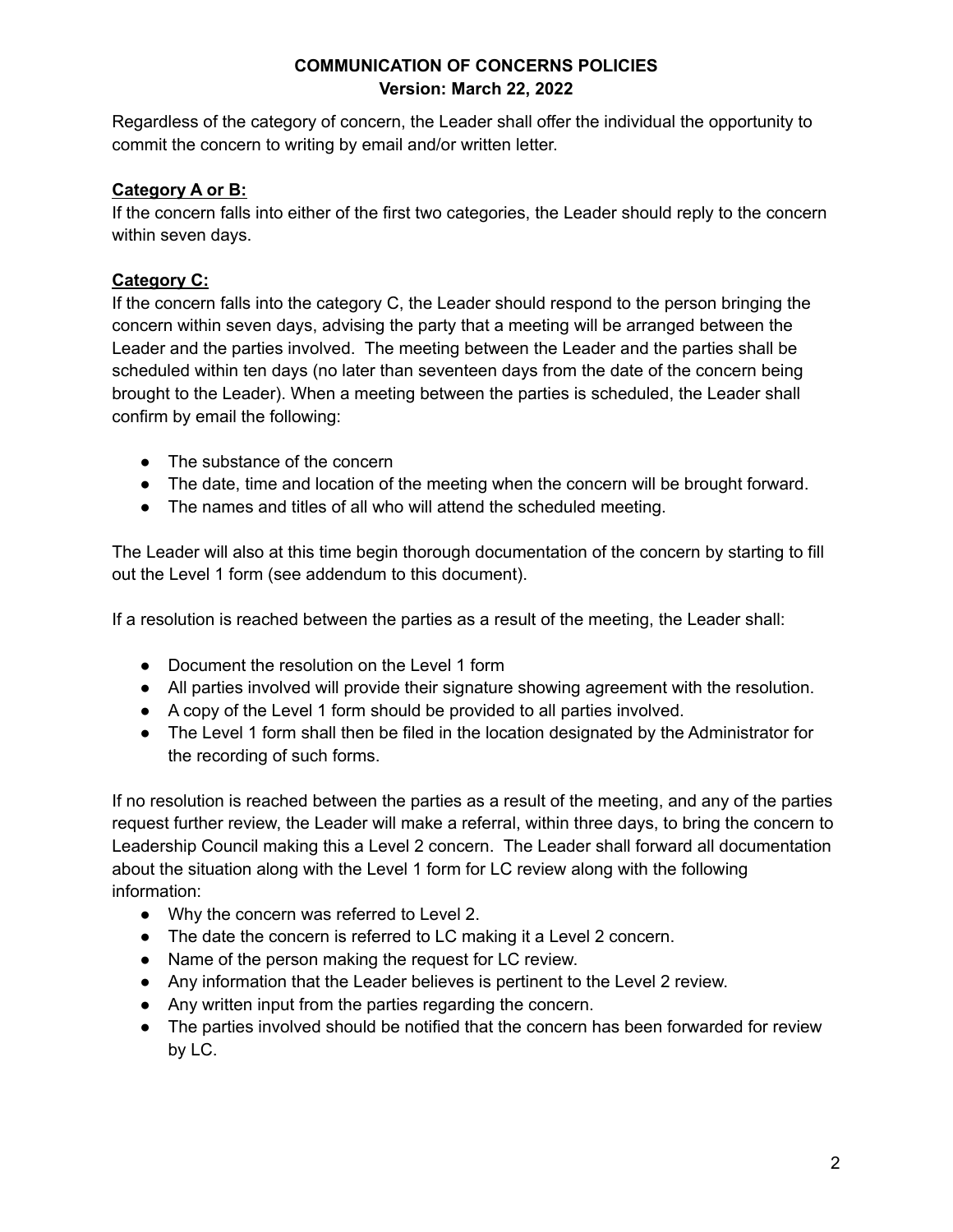# **Category 4**

If the Leader determines that the concern is of an immediate and very serious nature, or involves matters that have been repeated and that require immediate attention, the Leader may refer the concerns directly LC, bypassing the Level 1 steps, making it a Level 2 concern. The Leader shall forward all documentation about the situation with the Level 1 form along with the following information:

- Why the concern is being directly referred to Level 2, skipping Level 1.
- The date the concern is referred to LC making it a Level 2 concern.
- Name of the person making the request for LC review.
- Any information that the Leader believes is pertinent to the Level 2 review.
- Any written input from the parties regarding the concern.
- The parties should be notified that the concern has been forwarded for review by LC.

# **LEVEL 2**

# **Development of the Plan of Action**

Upon receiving a Level 1 referral, the Leadership Council shall review the Level 1 form and within three days determine what body will develop a plan of action. The Leadership Council should ordinarily delegate the duty to create a plan of action to an appropriate existing committee of CWS. In certain circumstances, the Leadership Council may determine that no committee exists to develop a plan of action, and the Leadership Council may create an ad hoc committee to deal with the concern. The committee developing a plan of action shall have 14 days to report that plan to the Leadership Council for review. At that time, the Leadership Council may approve of the plan of action or, in exceptional circumstances, return it to the committee with instructions. Developing the plan of action may, but will not necessarily, require a meeting with the parties involved, consultation with a committee from the school community, or consultation with some outside source.

Not later than 30 days from the date of the receipt of the Level 1 form, the Leadership Council shall have approved of a plan of action, which shall be committed to writing in a Level 2 report. If no meeting is scheduled with the parties to develop the plan of action, the Leadership Council shall notify the parties in writing, within 14 days of receiving the referral, of the status of the process and the anticipated date of the completion of the plan. Once the plan of action is completed, the Level 2 report shall indicate and/or include:

- Plan of action and the date approved.
- The actions taken by the Leadership Council in developing the plan.
- Any recommendations from committees or other outside sources, including any written recommendations from such committees or sources.
- Any written notifications which were sent to the parties.
- A copy of the Level 1 form.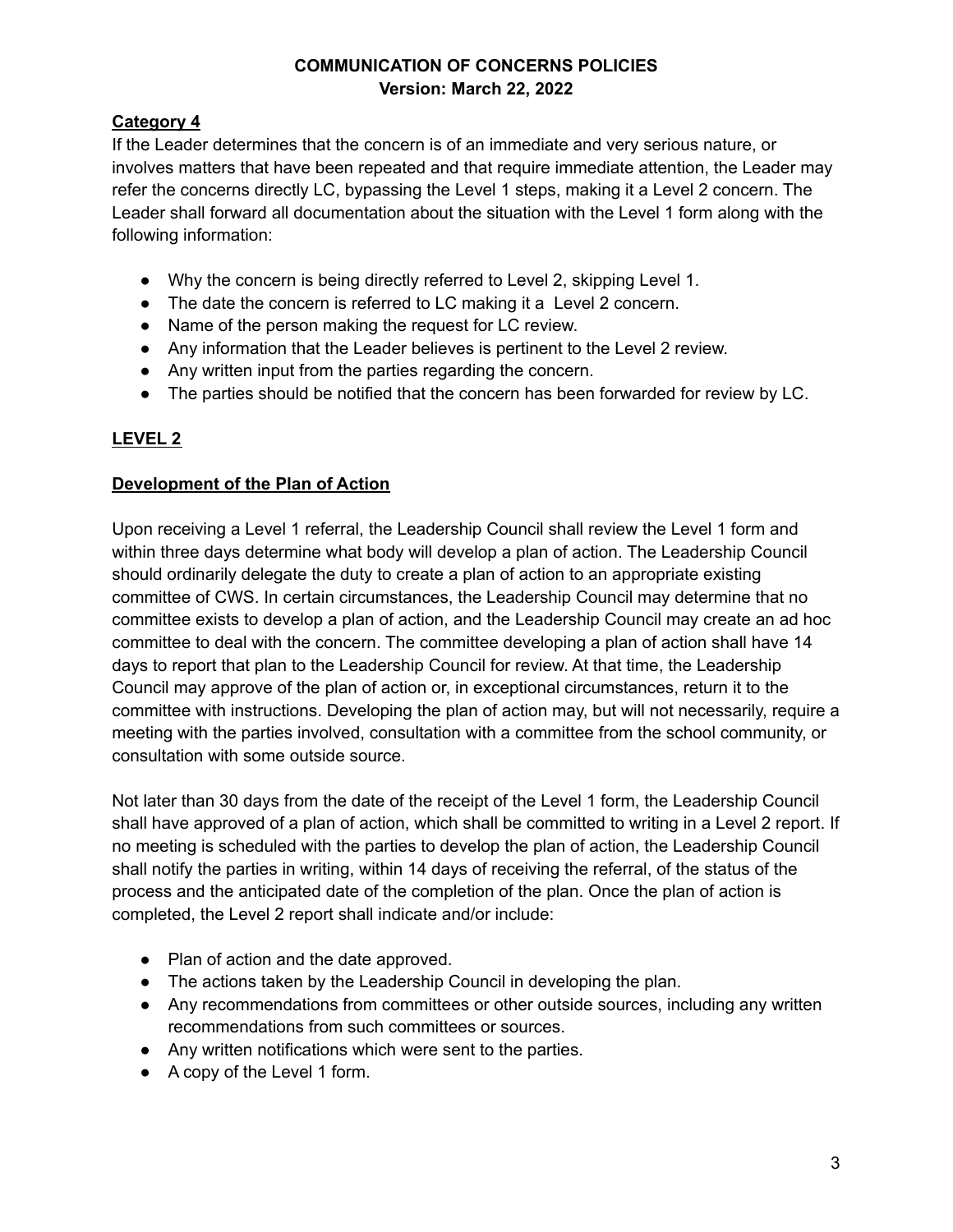The plan of action shall be shared with the parties in writing. The plan of action and progress will be reported at Leadership Council meetings until there is resolution of the concern initially raised.

After meeting with the parties, the Leadership Council shall document the plan of action in a Level 2 report:

- A timeline for the completion of the plan which may not exceed thirty days.
- A review date for the plan, or periodic review dates.
- The parties shall review the Level 2 form and sign indicating their agreement to the plan of action.

There may be Level 2 concerns which are of such an urgent nature that they require a plan of action to be formed more quickly than the thirty-day period described above. Further, certain situations may require that interim measures be put in place while a plan of action is being considered. (See Immediate Leadership Council Action**)**. The Leadership Council is directed to be sensitive to this possibility.

# **Review of Plan of Action**

Upon the review date set by the Leadership Council, there will either be a satisfactory resolution or not. If progress has been made but no full resolution, upon agreement of the parties, the Leadership Council may extend the review period for an additional thirty days, with a new timeline and review dates. This process may be repeated as many times as needed. No extension should be granted, however, if either party or the Leadership Council believes that no progress is being made and requests further review. If a resolution is reached:

- The resolution should be documented in a Level 2 report.
- All parties involved will provide their signature showing agreement with the resolution.
- A copy of the signed resolution, with all attachments, should be provided to all parties involved.
- The signed resolution, with all attachments, shall then be filed in the location designated by the Administrator for the recording of such forms.

If no resolution has been reached, and further review has been requested, the Leadership Council shall complete the Level 2 report indicating:

- There was no resolution.
- What efforts were made to reach a resolution
- The case is being referred to the Grievance Committee.
- Which party requested the review
- Any information that may be pertinent to the grievance committee review (see below).
- The date that the Level 2 concern is referred and sent to the Grievance Committee.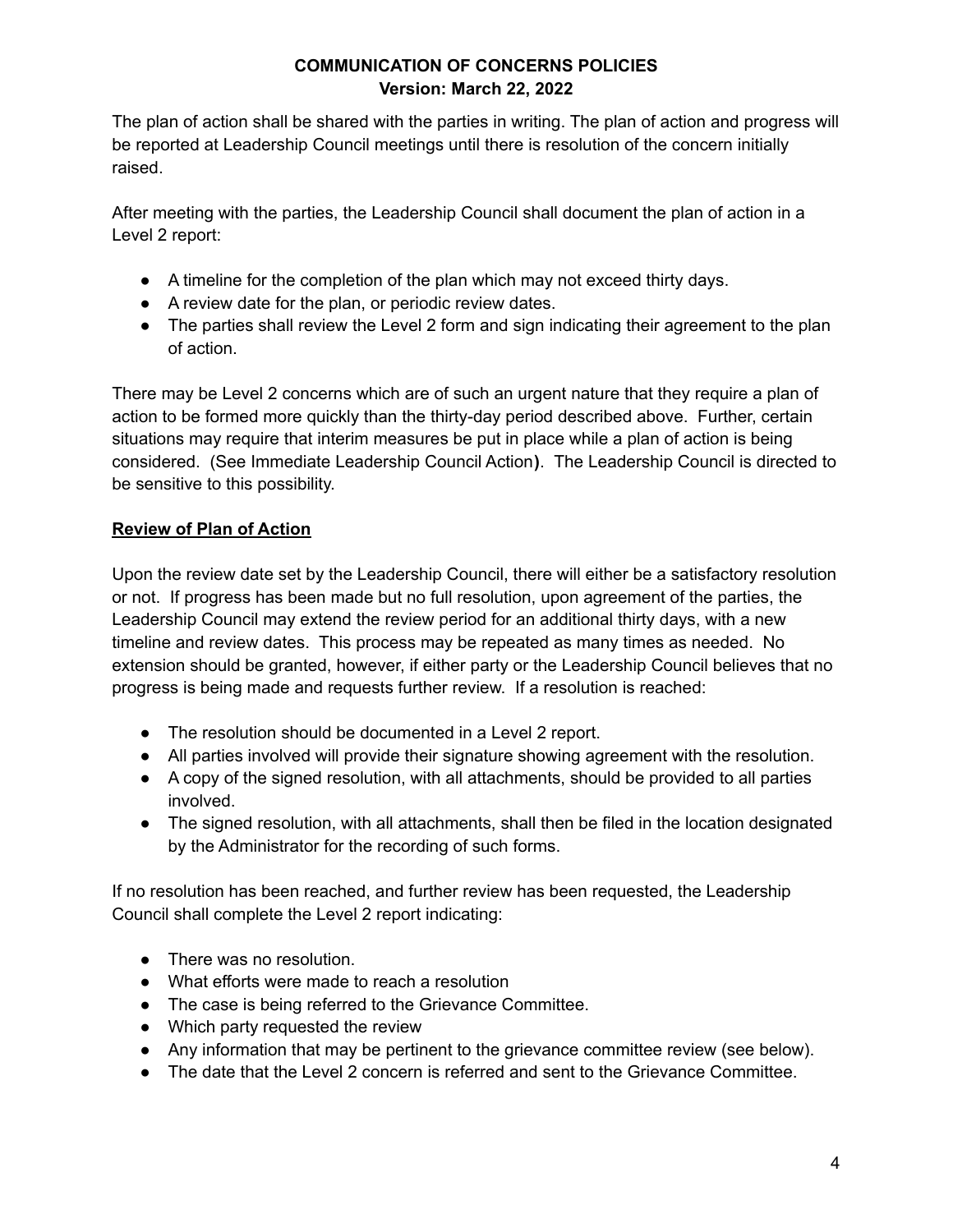When the Level 2 report is sent to the Grievance Committee, the following documents should be attached:

- The Level 1 form
- All correspondence (reports, and recommendations).

All information and documentation shall be sent to the Grievance Committee no later than three days after the Grievance Committee has received the referral for action. A copy of the Level 2 report with attachments will be sent to the parties along with a notification that the concern has been referred to the Grievance Committee. The Grievance Committee shall also be sent copies of any other Level 1, 2, or 3 documentation that are on file with the Administrator involving the same or a similar concern and/or any of the parties.

# **Immediate Leadership Council Action**

In certain situations, the Leadership Council may determine that the nature of the concern or concerns require immediate discipline and/or termination of a contract is necessary. The circumstances under which the Leadership Council would make such a determination should be extremely rare. Instances where the Leadership Council might consider such options would be where the physical safety of any community member has been compromised, serious repeated unethical or improper behavior has occurred, or conduct of an equivalent seriousness. In such a situation, the Leadership Council, in lieu of creating a plan of action, may impose an immediate sanction.

If such a course of action is chosen, the Leadership Council shall:

- 1. Immediately notify the parties, in writing, of the proposed action
- 2. Notify the parties, in writing, of the information which the Leadership Council believes supports the proposed action
- 3. Document the course of action in the Level 2 report
- 4. Provide a detailed description in the Level report of the reasons for the action, including any reports generated upon the subject matter of the action
- 5. Schedule a meeting with the parties and the Leadership Council within five business days.

At the meeting, the parties shall be afforded ample opportunity to explain their respective positions regarding the concern to the Leadership Council. Upon the conclusion of the meeting, the Leadership Council shall notify the parties of its decision, and document any changes as a result of the meeting will be included in the Level 2 report.

If any party involved desires a Level 3 review of the Leadership Council decision, such party shall notify the Leadership Council in writing of such request within fourteen days. Once received, the Leadership Council shall refer the concern to Level 3 within three days. Upon the request for Level 3 review, and during the pendency of such review, any disciplinary actions or a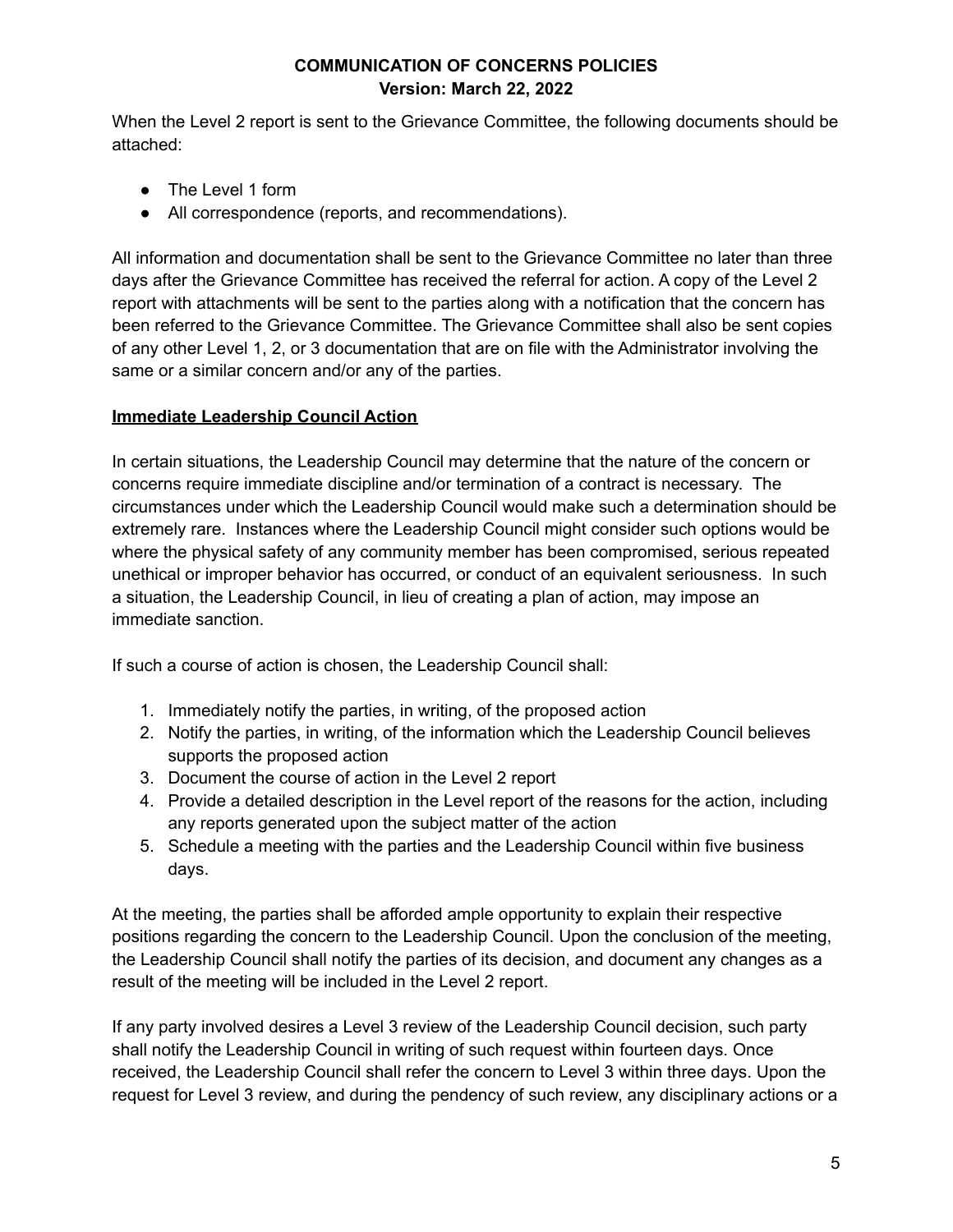decision to terminate a contract shall be stayed. The Leadership Council may, however, impose paid administrative leave or temporary suspension. (See Paid Administrative Leave/Temporary Suspension). The Leadership Council shall document in a Level 2 report:

- A review of the Leadership Council decision has been requested.
- Which party requested the review.
- Whether paid administrative leave or temporary suspension was imposed
- Any information which may be pertinent to the Grievance Committee review.
- The date of the referral.

When the Level 2 report is sent to the Grievance Committee, the following documents should be attached:

- The Level 1 form
- All Level 1, 2, or 3 correspondence, reports, and recommendations that are on file with the Administrator involving the same or a similar concern and/or any of the parties.
- All The Level 2 report with attachments shall be sent to the Grievance Committee within three days.
- A copy of the Level 2 report with attachments should be sent to the parties along with a notification that the concern has been referred to the Grievance Committee.

# **Mediation**

Mediation may be used as a part of a plan of action, or as an alternative where the plan of action has failed. Ordinarily, if the parties are willing to mediate a concern, the Leadership Council should initiate mediation as a part of the plan of action. If mediation is initiated by the Leadership Council as part of the plan of action, the name of the mediator shall be included on the Level 2 report. Under such circumstances, the Leadership Council will appoint a neutral mediator to meet with the parties. The mediator will be charged with the duty to attempt to facilitate a discussion with the parties with the goal of reaching a negotiated settlement of the concern. The Leadership Council shall first look to the school community in an effort to find an individual who may mediate the concern from a completely neutral perspective. If no neutral party may be found within the community who may adequately attempt to mediate the concern, the Leadership Council may obtain an outside mediator, through paid contract or otherwise.

If mediation is undertaken, the Leadership Council shall set a strict timetable for mediation, and the progress shall be reviewed not later than every thirty days. If at any point after the first thirty days, the mediator, any party, or the Leadership Council believes that progress is not being made, the mediation process shall be immediately terminated by the Leadership Council.

Whatever the result of the mediation, the mediator shall submit a written report to the Leadership Council outlining: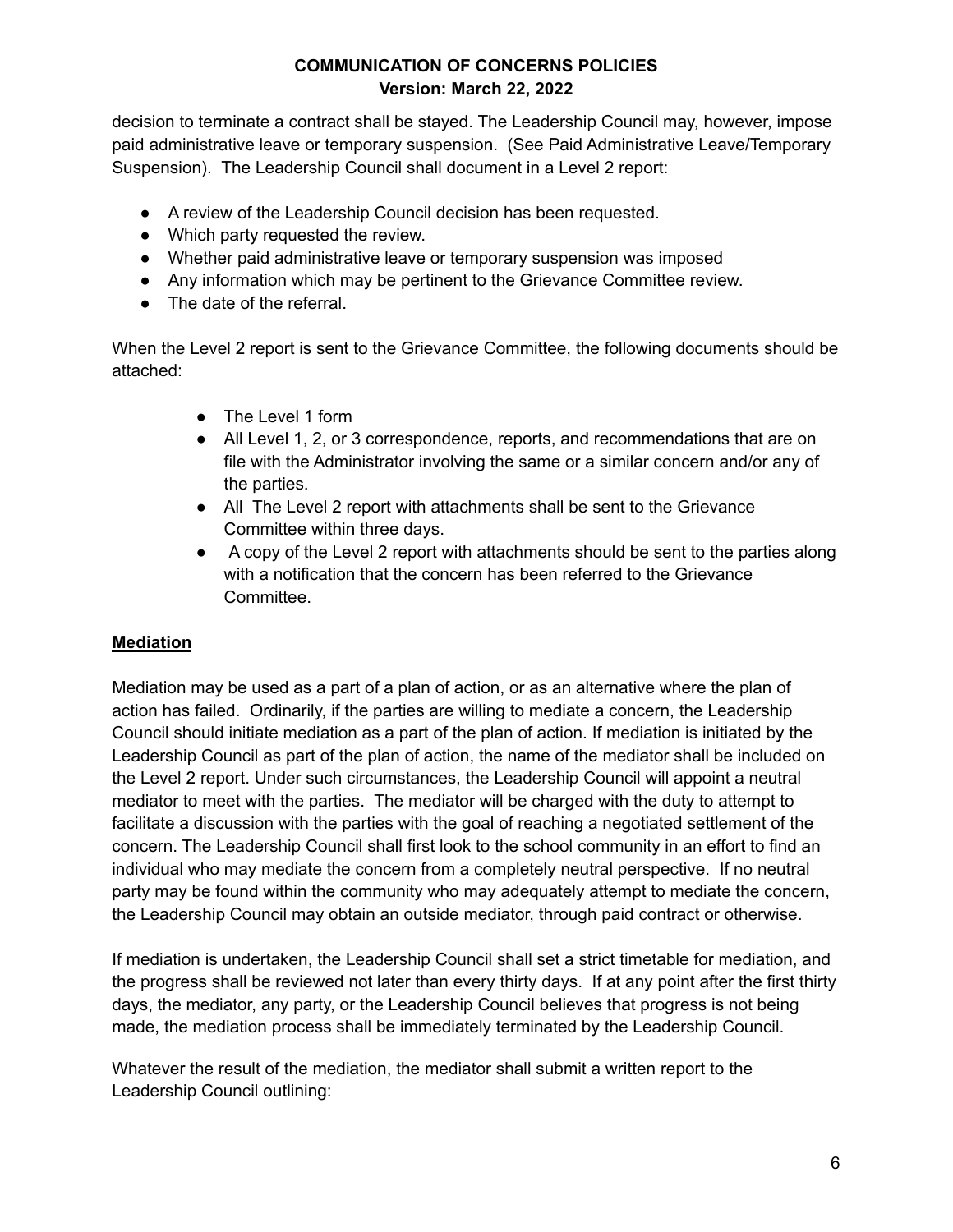- The dates the parties met.
- The process of the mediation.
- The progress made.
- Any continuing areas of disagreement.
- The final resolution, if any.
- Any other information the mediator feels is pertinent to the process.

#### **Paid Administrative Leave**

During any Level 2 or Level 3 review, the Leadership Council may place any party or concerned individual on paid administrative leave. Any person placed on paid administrative leave shall continue to receive their salary, but shall not be present at any time on CWS school grounds or at any CWS school function without the express, written consent of the Leadership Council or the Grievance Committee.

The Leadership Council is further empowered to temporarily suspend any volunteer of CWS during any Level 2 or Level 3 review. Any person temporarily suspended shall not be present at any time on CWS school grounds or at any CWS school function without the express, written consent of the Leadership Council or the Grievance Committee.

Any person placed on paid administrative leave or temporary suspension by the Leadership Council shall be notified in writing of such determination, and such person shall not be released from paid administrative leave or temporary suspension until notified of such in writing by the Leadership Council or the Grievance Committee.

### **LEVEL 3**

### **The Grievance Committee**

The Grievance Committee shall consist of three members, one appointed by each of the following school bodies:

- Board of Trustees
- Faculty
- Administration.

The Grievance Committee members shall not also be members of the Leadership Council. The Grievance Committee shall be appointed at the first meeting of each body at the beginning of each school year, and shall serve for one full year. Grievance Committee members may serve consecutive terms on the Grievance Committee without any limit as to the amount of terms that may be served.

Each school body should be sensitive to use extraordinary caution in choosing members for the Grievance Committee. Grievance Committee members should be selected based upon the following qualities and criteria: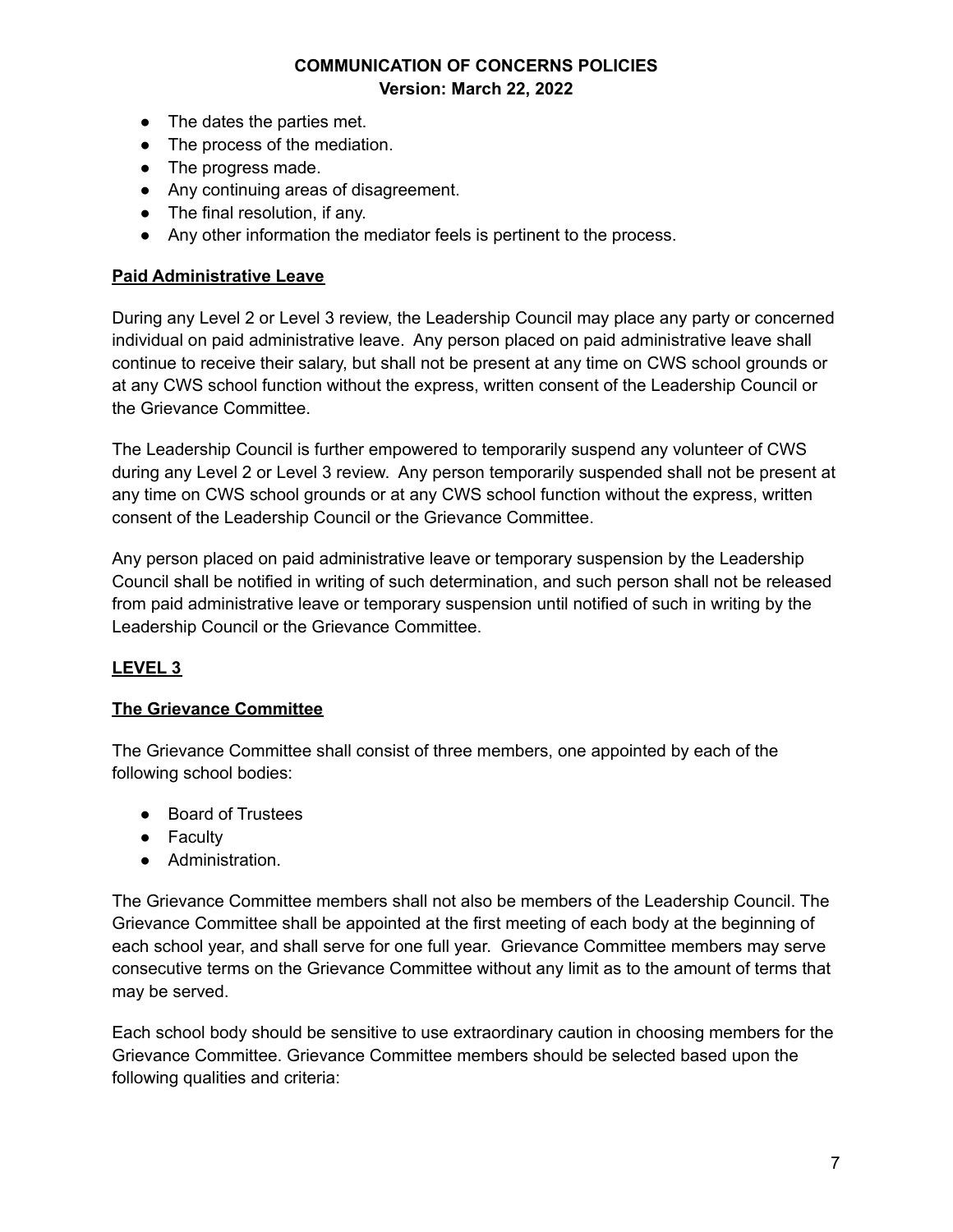- Ability to be neutral and fair
- Lacking in substantial biases
- Open-minded
- Appreciative of the fiduciary responsibilities of the Grievance Committee
- Willingness to give substantial time commitment
- Strong ability for reasoning and writing
- Decisiveness
- Integrity
- Strong commitment to values of Waldorf education
- Organized thinker
- Familiarity with standard procedures typically associated with disputed hearings.

The Grievance Committee, once established, shall elect a Chair of the Grievance Committee who will serve in such a position for the entire one-year tenure of the Grievance Committee. The Chair will be responsible for receiving and sending all correspondence for the Grievance Committee, and for presiding at all proceedings held by the Grievance Committee.

# **Process**

Within seven days of receipt of a referral from the Leadership Council, the Grievance Committee shall review the Level 2 documentation and confer to determine an appropriate date and time for which to schedule the Grievance Hearing, and the Chair of the Grievance Committee will contact the parties to schedule the Grievance Hearing. The parties should be prepared when contacted to indicate the amount of time the party expects to take in presenting its position to the Grievance Committee at the Grievance Hearing. The Grievance Hearing shall occur within 30 days of the Grievance Committee receiving the referral for action. The parties shall be given at least seven days advance notice of the hearing date unless the parties consent to an earlier hearing date. The parties shall be formally notified in writing of the hearing date and time. The Grievance Committee shall make reasonable efforts to schedule the hearing at a time that is agreeable to the parties. Parties may submit written statements to the Grievance Committee regarding their perspectives on the conflict prior to the hearing.

### **Grievance Hearing Procedure**

The Grievance Hearing shall be held before the entire Grievance Committee. If a conflict of interest exists (See Conflict of Interest rules), the appropriate school body shall appoint a replacement member to the Grievance Committee for the purpose of the Grievance Hearing. In the event that no replacement may reasonably be appointed in a timely fashion, the Grievance Committee may proceed with two members. The Grievance Committee Chair shall preside at all Grievance Hearings.

The Grievance Hearing shall be conducted in a manner which allows all parties involved in the concern to have adequate opportunity to be heard and to reasonably present their respective positions. The parties may present information orally and through documentation. The parties may also request the attendance of persons possessing personal knowledge of the concern to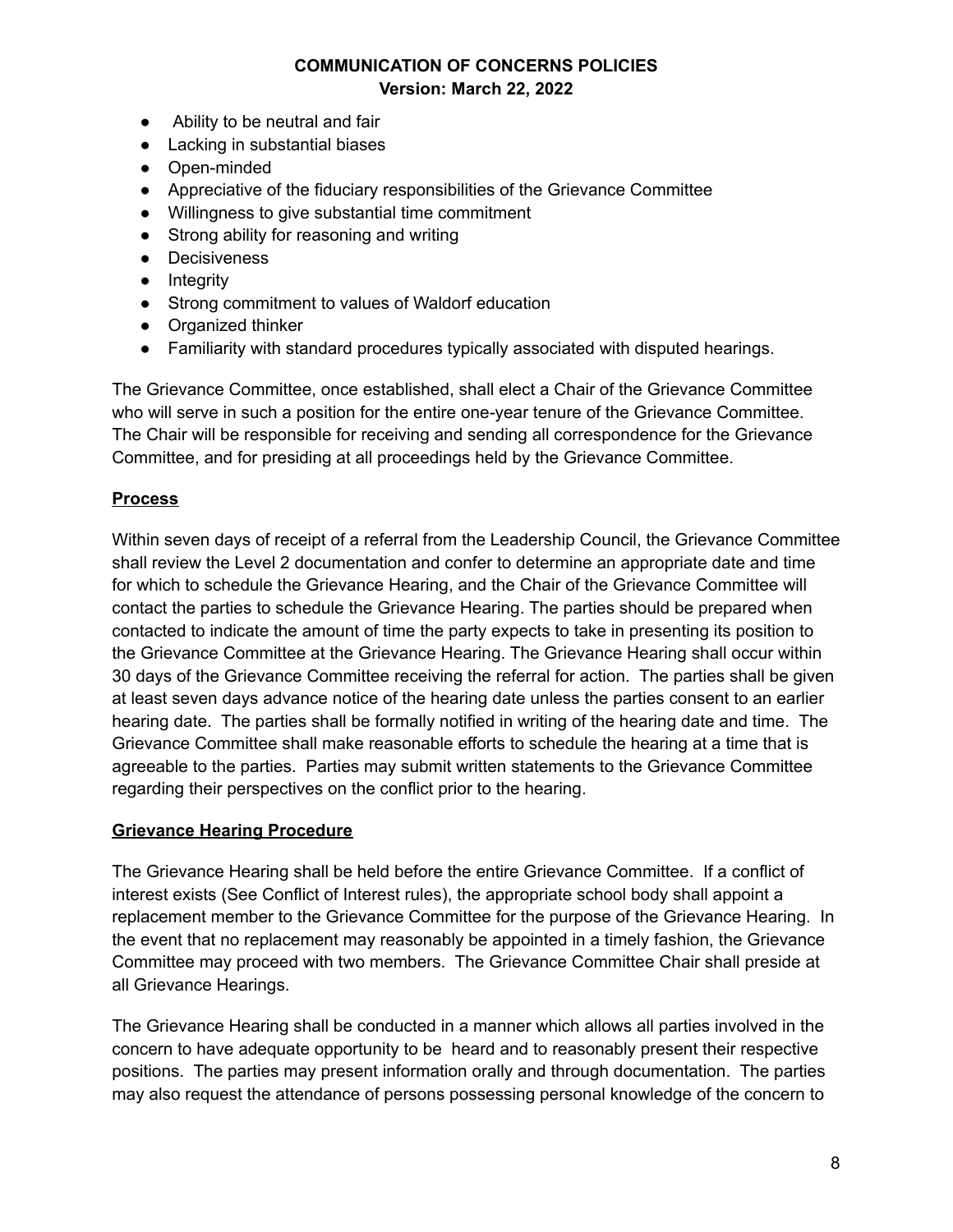appear at the hearing and provide information to the Grievance Committee. The parties must notify the Grievance Committee in advance of any persons the parties will have attended the Grievance Hearing in support of their position. The Grievance Committee may also request the attendance of persons to provide information to the Grievance Committee. Such a request by the Grievance Committee may request a person's presence at the Grievance Hearing, or at a private meeting with the Grievance Committee at a time separate from the Grievance Hearing.

During the Grievance Hearing, the parties shall be advised and expected to conduct themselves in a manner whereby they do not argue directly with other parties, nor act disrespectfully toward other parties or the Grievance Committee. Parties shall not be permitted to ask questions or make comments directly to other parties; instead, all questions and comments should be directed to the Grievance Committee. The parties shall not interrupt or otherwise harass other parties, and should speak only when recognized to speak by the Chair of the Grievance Committee. The Grievance Committee may ask questions of any party or other person providing information to the Grievance Committee.

### **Decision**

Within 14 days following the Grievance Hearing, the Grievance Committee shall issue a written decision resolving the concern. The majority of the members of the Grievance Committee must vote for an outcome in order for it to be the official decision of the Grievance Committee.

There are many possible resolutions for any particular concern. But some options may include:

- Discipline of an employee or volunteer of CWS
- Termination of a contract, or dismissal of a volunteer
- Placing an employee on paid or unpaid leave
- Some form of resolution of equivalent seriousness.

The Grievance Committee shall not make such a serious determination without seeking consultation with the Leadership Council and receiving a written recommendation from the Leadership Council regarding the proposed action. The Grievance Committee shall give due deference to the opinion of the Leadership Council regarding a proposed resolution, but ultimately, the resolution of the concern is left to the discretion of the Grievance Committee. In an appropriate situation, the Grievance Committee may seek input from other school bodies (i.e., Faculty, Administration, Parent Council) prior to making its decision. (See Confidentiality). Any input received from a school body should be documented in a written report. The Grievance Committee should be diligent to ensure that all information pertaining to a Grievance Hearing is received by the Grievance Committee as a whole, and not solely by individual members. All information received should be received and considered by all members of the Grievance Committee as a group.

It is the intention of these Policies that the Grievance Committee is the final arbiter of concerns within the school. A Grievance Committee decision is final, and will be enforced by the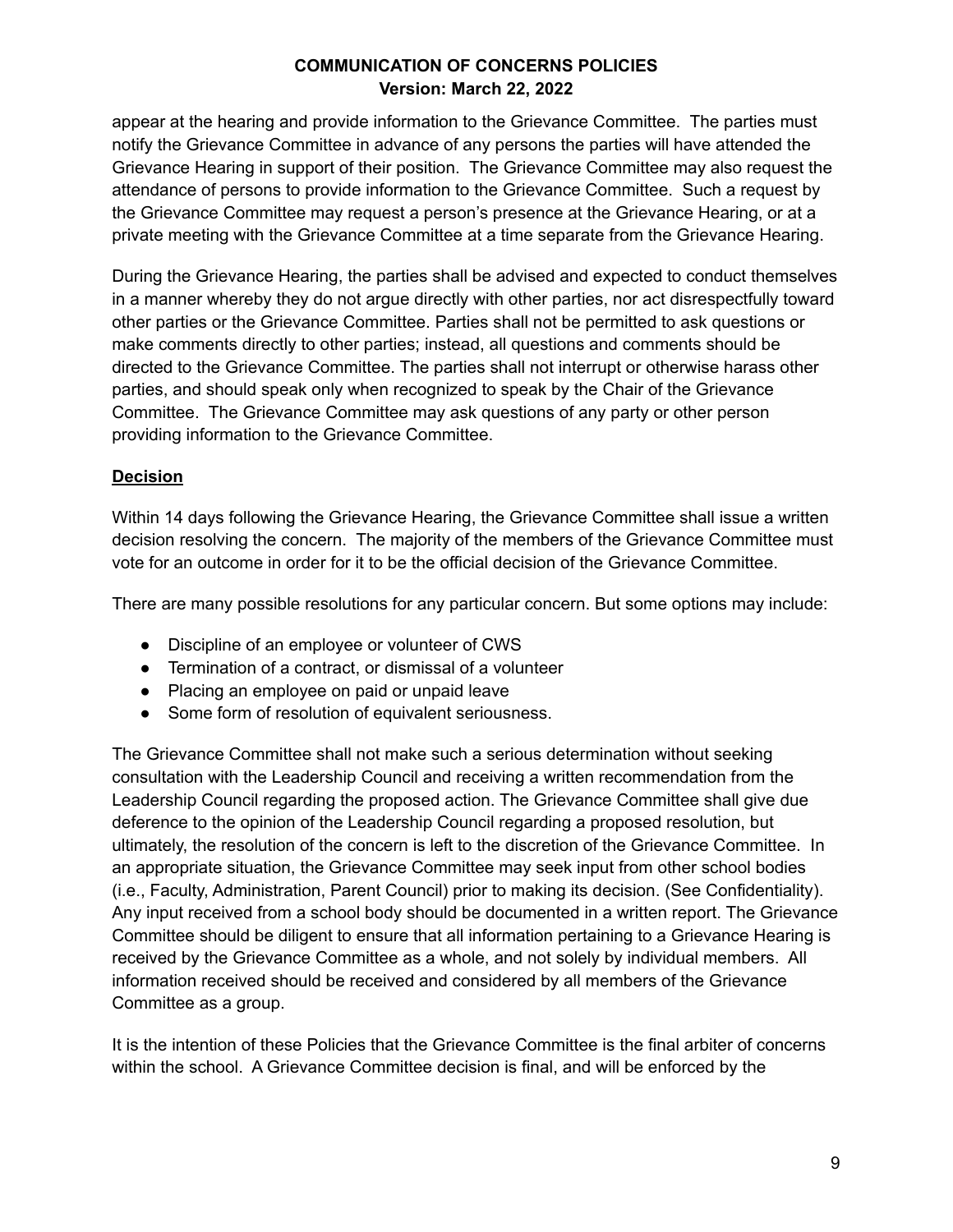Leadership Council. All members of the school bodies and the school community will respect and adhere to decisions of the Grievance Committee.

Grievance Committee decisions shall be attached to all documentation generated throughout the process and filed in the location designated by the Administrator for the recording of such decisions. The record of any disciplinary action taken against an employee of CWS shall also be kept in the employee's personnel file for a period of one year. A copy of the decision, with all attachments, should be provided to all parties involved.

# **Mindfulness**

The Grievance Committee should be mindful of the various structural roles and separation of powers within CWS. The role of the Grievance Committee is to resolve concerns and conflicts. In so doing, the Grievance Committee is not to create new bylaws or amend existing bylaws, for such is the role of the Board of Trustees. Likewise, the Grievance Committee should not be utilized to generally review the CWS financial situation, budget, or salary structure. Further, the responsibility for the general running of the day-to-day business activities of CWS is allocated by the bylaws to the Administrator, and the pedagogical programming at CWS is relegated to the Faculty. The role of the Grievance Committee within these areas is to resolve case-specific concerns and conflicts which may arise between two or more parties, or to assess a concern that an individual or group is not properly discharging their duties.

This is not to say that the Grievance Committee cannot and should not interpret the meaning of the bylaws when applied to a particular concern or conflict, and to render a decision as to whether an individual or group is acting contrary to their structurally delegated responsibilities, or CWS's best interests. In its capacity as arbiter for CWS, the Grievance Committee is a resolver of concerns and conflicts, an interpreter of CWS rules and bylaws, and a body to determine whether disciplinary measures, in whatever form, are appropriate.

### **CONFLICT OF INTEREST RULES**

A conflict of interest exists on the part of any decision maker in the conflict resolution process when that individual has a direct interest, or is directly involved, in the conflict or concern at issue. Obviously, an individual personally involved in the conflict has a conflict of interest if that personal conflict may affect the decision maker's neutrality on the subject. On the other hand, all of the decision makers have some personal interest in any conflict involving CWS as a whole. Decision makers are expected to be able to exercise independent, professional judgment, keeping the best interests of CWS as a whole as the central concern. If any decision maker, after careful consideration of the merits of the conflict or concern, feels that his or her judgment may be unduly influenced by personal considerations, then the decision maker should recuse himself or herself from the process. All decision makers have a fiduciary obligation to CWS and the fairness of the process and, as such, owe the highest duty of loyalty, honesty, and integrity when performing their functions.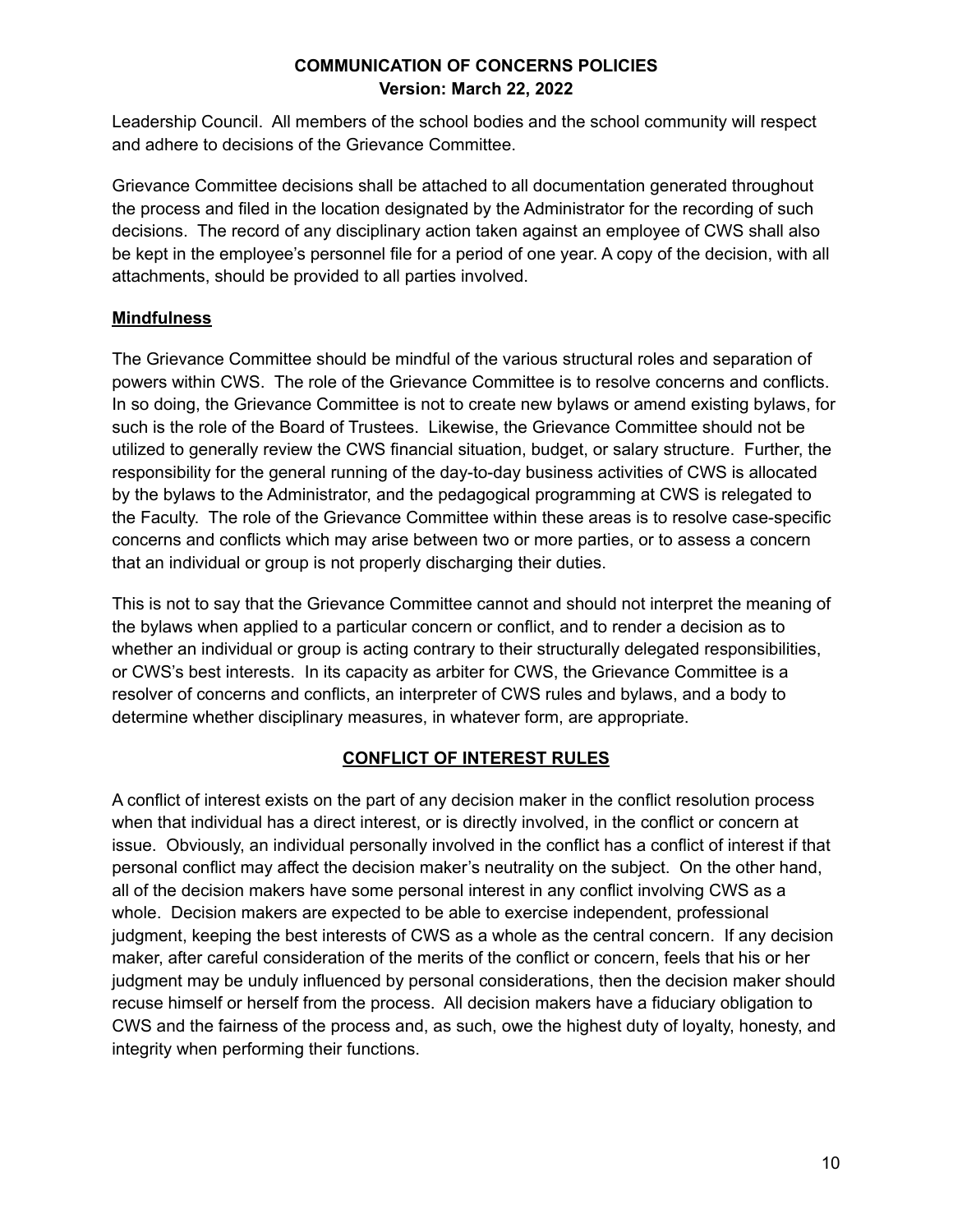It is predominantly the responsibility of each individual to monitor his or her own neutrality regarding conflicts of interest, and to constantly assess whether or not he or she is an appropriate decision maker in any given conflict. Other members of the community should give due deference to a decision maker's own conclusion regarding his or her neutrality. Nonetheless, in the event that a party to a conflict, or other decision maker feels strongly, with supporting information, that a decision maker is acting under an actual conflict of interest, then the issue may be reviewed by:

- The Leadership Council at levels 1 and 2, or
- The Grievance Committee at Level 3.

If the conflict of interest pertains to a member of the Leadership Council or Grievance Committee, the remaining members will decide the issue. Instances where an individual's conflict of interest is formally challenged should be extremely rare.

# **CONFIDENTIALITY**

All Leaders and decision makers involved in the Communication of Concerns process owe a duty of confidentiality to the parties involved in any concern. This duty of confidentiality requires that the Leaders and decision makers not disclose the identities of parties involved in a concern, nor the subject matter or merits of a concern to third parties except to the extent necessary for reasonable consultation in assisting to resolve the concern. The Leaders and decision makers must strike a balance between the need to maintain confidentiality and the need to consult with appropriate individuals or bodies in order to reach a resolution of the concern.

Parties to a concern likewise owe a duty of confidentiality to the other parties involved in the Communication of Concerns process. Any and all records maintained by the Administrator as required by these policies shall not be disclosed except as provided within these policies, by the consent of the party involved, or as otherwise authorized by federal, state, or local law.

### **Level 1 Form**

| Concern: |  |
|----------|--|
|          |  |
|          |  |
|          |  |
|          |  |